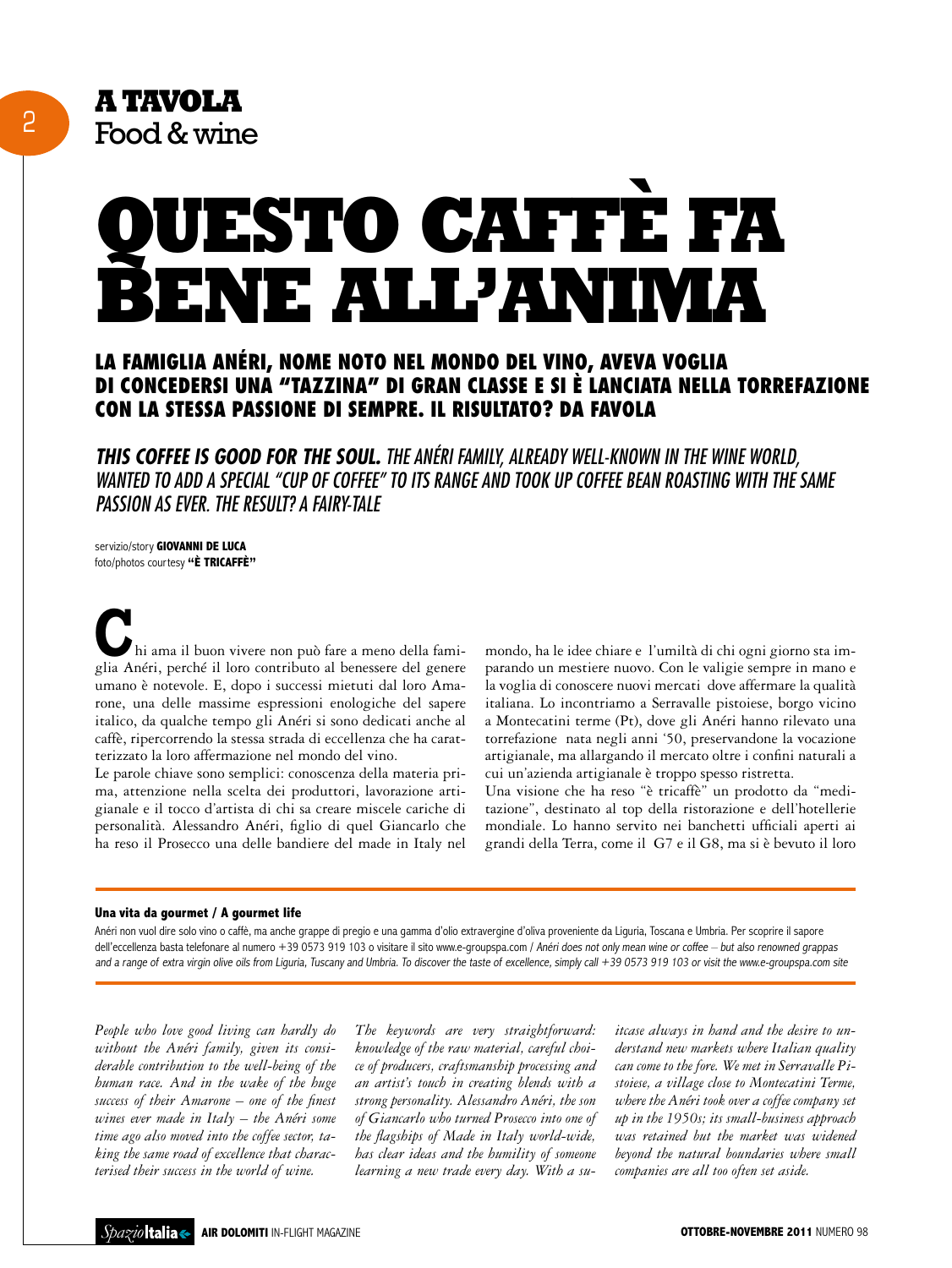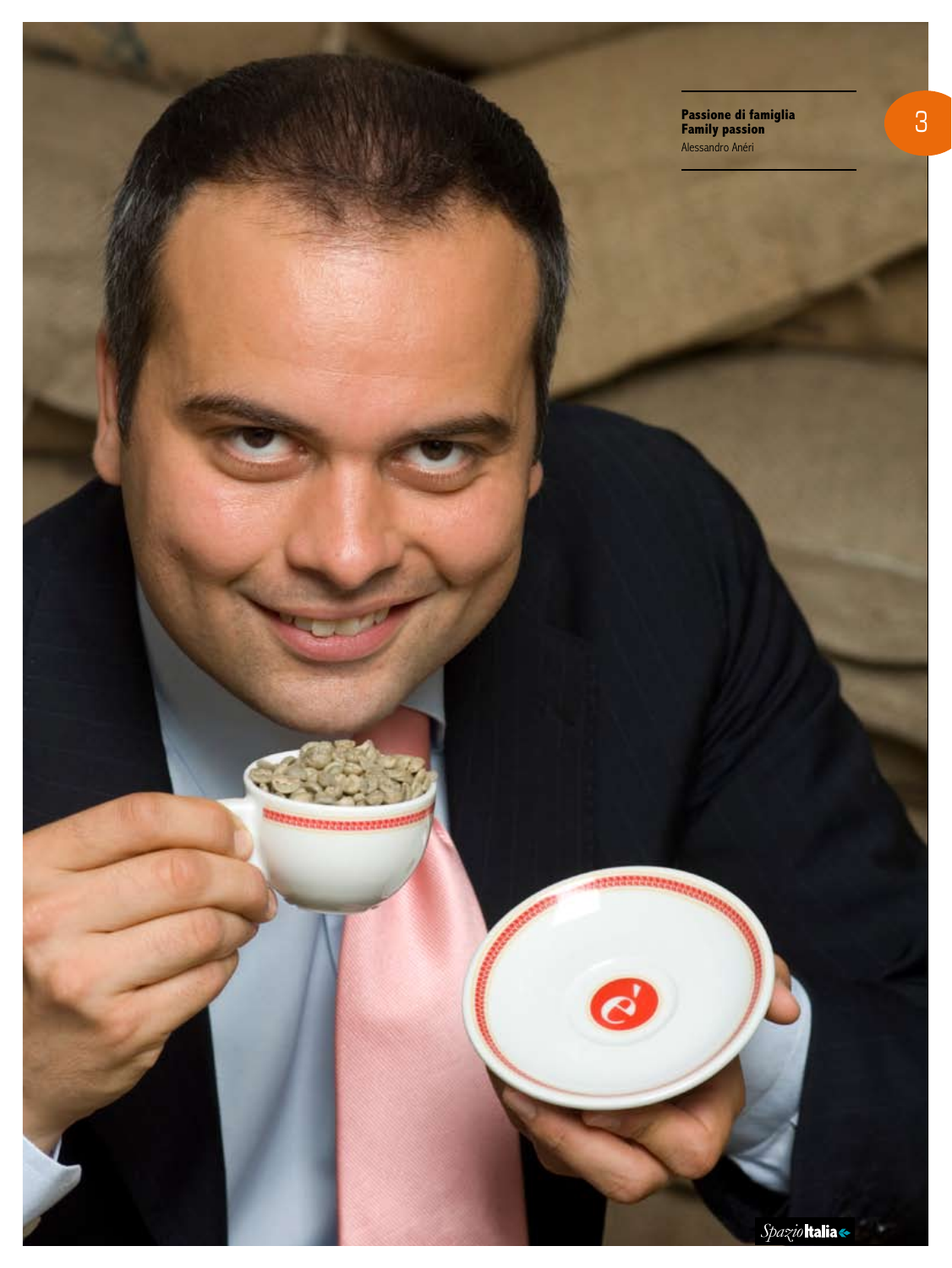![](_page_2_Picture_0.jpeg)

# **Ricetta segreta Secret recipe**

Sopra: per preparare le loro miscele gli Anéri acquistano caffè in tutto il mondo Above: the Anéri family buys coffee from all over the world to prepare its blends

caffè anche al Quirinale, a Palazzo Chigi, così come al Cipriani di Venezia, al Bolognese di Roma, al Four Seasons di New York o all'hotel Metropole di Mosca. Una vera chicca che trovate anche nelle cioccolaterie ospitate sulle navi di Costa Crociere, a testimonianza della trasversalità con cui questo caffè è diffuso nei luoghi in cui il benessere è stile di vita e non apparenza. Nel preparare le quattro miscele attualmente in catalogo, Alessandro ha applicato la filosofia dei grandi vini, puntando

creare quattro "blend" in grado di esaltare le qualità di ogni singola varietà di caffè utilizzata nel mix. Perché parlare di Arabica e Robusta non basta, ma bisogna anche conoscerne la provenienza (Africa, Centro e Sud America, Asia) e l'andamento delle condizioni climatiche della stagione per fare un buon lavoro. Quando lo senti descrivere il "suo" caffè Alessandro Anéri parla di acidità, struttura, corposità con la stessa passione che userebbe per l'Amarone di famiglia. Poi fa

### **Quattro blend / Four blends**

Sotto: le miscele attualmente in catalogo sono quattro, ognuna delle quali in grado di esaltare i pregi delle varietà di caffè utilizzate nel mix Below: the catalogue currently has four blends, each of which exalts the prized features of the coffee varieties used

![](_page_2_Picture_7.jpeg)

*This vision has made "è tricaffè" into a "meditation product" intended for the very top end of the restaurant and hotel market worldwide. It was served during the official banquets of major events involving world leaders, such as the G7 and G8 meetings, yet their coffee is also drunk in the Quirinale and Palazzo Chigi, as well as places such as Cipriani in Venice, Bolognese in Rome, Four Seasons in New York and Hotel Metropole* 

*in Moscow. A true jewel that you can also find in the Chocolate Boutiques hosted on Costa Crociere cruisers, testifying to the crossways character of this coffee in adapting to places where well-being is a life style and not just appearances. In preparing the four blends currently in the catalogue, Alessandro applied the same mission as for the family's great wines, seeking to create four "blends" capable of exalting the qualities of every* 

*single coffee variety used. Mentioning Arabica and Robusta is not enough – you also have to know their origins (Africa, Central and South America, Asia) and trends in seasonal climatic conditions in order to achieve success. When you hear him describe "his" coffee, Alessandro Anéri talks about acidity, structure and body with the same passion he would use for the family's Amarone. He then pauses and speaks of the "desi-*